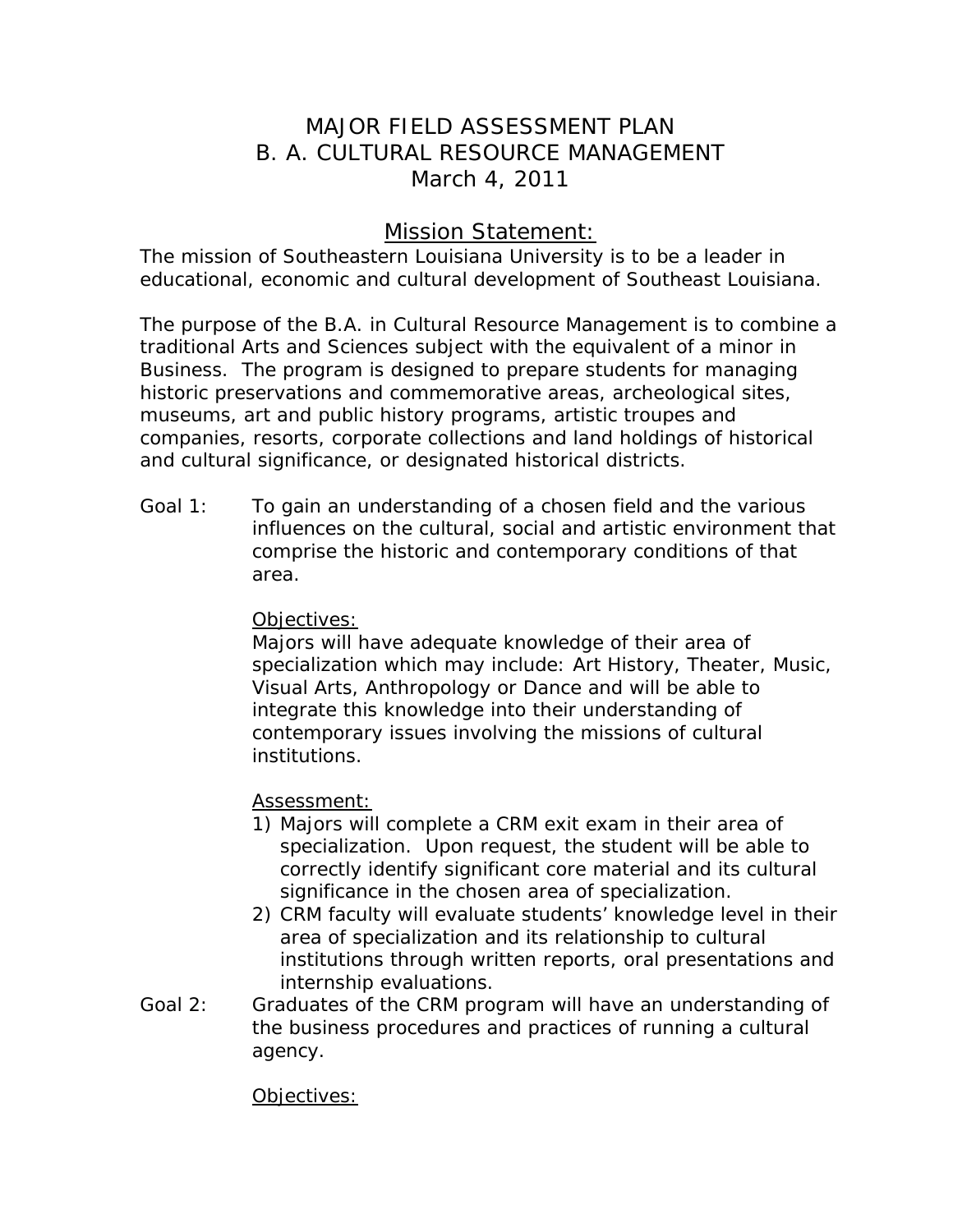Majors will have adequate knowledge of basic accounting procedures and the laws and legal institutions governing cultural organizations; will gain knowledge in marketing and finance principles; and will be able to integrate this information into their understanding of contemporary issues involving the missions of cultural organizations.

## Assessment:

- 1) Upon request the student will be able to correctly identify the operating and legal differences between for-profit and nor-for-profit organizations and identify traditional funding sources for cultural institutions. Students will also be able to create and interpret projects and institutional budgets for grand funding or annual reports.
- 2) CRM faculty will evaluate students' knowledge level of management theory and its relationship to cultural institutions, through written reports, oral presentations and internship evaluations.
- Goal 3: Majors will gain meaningful field experience working in a Cultural institution.

#### Objectives:

Majors will successfully complete an internship in a cultural agency or organization and will gain first hand experience in all or most of the following areas as relevant to the chosen field:

 Collection or site maintenance/preservation Organizational management/funding/development Event/exhibition preparation and promotion

#### Assessment:

- 1) Through oral and written reports supervisors of interns will assess student performance and provide information that is useful in identifying programmatic strengths and concerns.
- 2) Employers will rate CRM interns on their potential for employment on an exit survey on a scale of 1-5 (1 being below average and 5 being above average), and the average rating will be at least 4.
- 3) Graduates of the program will complete an exit survey and recent alumni will be surveyed. 85% of graduates will respond "Agree" to the statement "I believe that my